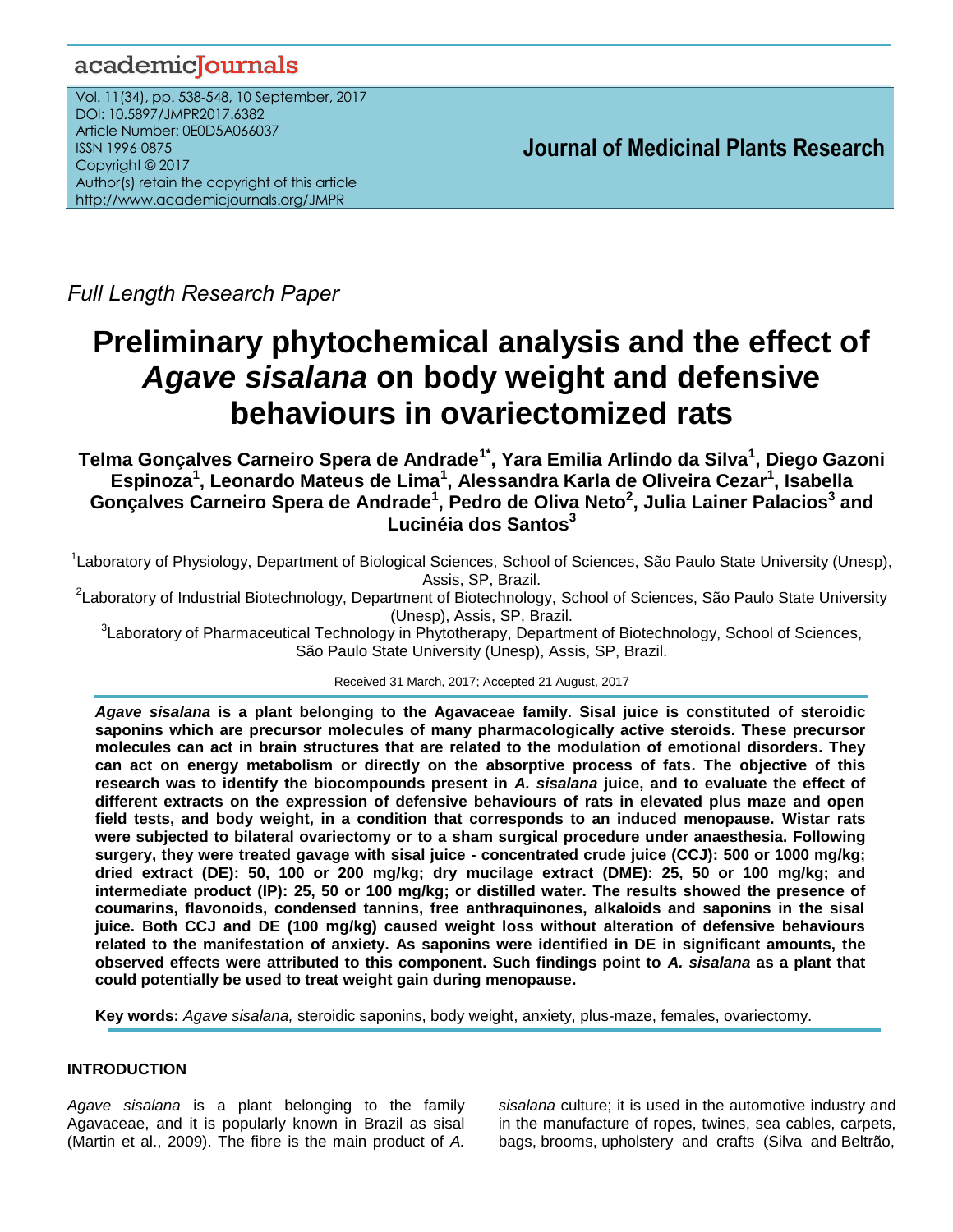1999; Martin et al., 2003). The fibre-loosening process generates about 95% waste, which corresponds to the watery part of the plant and the bagasse (Pizarro et al., 1999). When not disposed of, the fibre is used as animal feed, biofertilisers and in the production of drugs, particularly hormones (Martin et al., 2009; Ribeiro et al., 2013).

In an ethnopharmacological approach, the juice of *A. sisalana* (that is, the liquid residue of the mucilage) is applied topically to treat skin diseases (El-Hilaly et al., 2003). It has also been administered orally for the treatment of indigestion, bloating, jaundice, constipation and diarrhoea (Bown, 1995); as an analgesic (Duke and Ayensu, 1985); and as a uterine stimulant (Sharaf and Zahran, 1967).

Several organic compounds have been isolated that make up sisal juice, such as oxalic acid, cortisone and saponins (Azevedo et al., 2003). The structure of saponins consists of a glycidic portion linked to an aglycone portion called a sapogenin; in a steroidal skeleton structure it is called steroidal sapogenin (Hostettmann and Marston, 1995; Simons et al., 2006). Sapogenins that are found in *A. sisalana* are tigogenin, diosgenin and hecogenin (Pizarro et al., 1999). The steroidal saponins are of considerable economic importance as precursors to many pharmacologically active steroids (Oashi, 1999). The use of different saponins, for example, *Panax ginseng* (Attele et al., 2002), *Panax japonicas* (Yun, 2010) and *Platycodi radix* (Han et al., 2000; Zhao et al., 2005) has been validated in different models to prevent or decrease obesity. Studies report that saponins might be able to interfere with the metabolism of cholesterol and fat absorption by inhibiting pancreatic lipase activity (Dickel et al., 2007). In addition, it has been reported that treatment with saponins that were isolated from the plant *Panax quinquefolium* caused an anxiolytic effect in the elevated plus maze (EPM), among other tests (Wei et al., 2007). These findings indicate a possible relationship between the presence of saponins that were identified in *A. sisalana* and effects such as weight loss and reduced anxiety.

Periods during which sex steroids in women are found in low concentrations in the serum have been found to be correlated with signs of anxiety, depression and other physiological changes. During the climacteric, the transition phase from the reproductive to non-transition phase from the reproductive to non-reproductive phases of life, which is part of the ageing process in women, often results in hot flashes or hot flushes (Sclowitz et al., 2005), high levels of cholesterol and an increase in body weight (Toth et al., 2000). The accumulation of weight during menopause, especially in the abdominal region, is related to an increase in cardiovascular diseases, diabetes mellitus type 2, cancer and knee osteoarthritis (Milewicz and Jedrzejuk, 2006; Popov et al., 2007). Metabolic and hormonal changes could be responsiblefor considerably damage in the psychosocial aspects, leading to a reduction in quality of life (Silva et al., 2003).

Considering that the hormone replacement therapy (HRT) have controversies, and their use is contraindicated in patients at risk for some types of cancer and other pathologies (Lima and Baracat, 1995; Bonduki et al., 2006), several studies have been conducted to analyse the therapeutic potential of plants that have phytoestrogens, in the treatment of symptoms of menopause (Rachev et al., 2000; Clapauch et al., 2002; Chandeying and Lamlertkittikul, 2007).

The hypothesis investigated in this study was that the steroidal saponins present in sisal juice could reverse some of the effects caused by the loss of ovarian function. Thus, the objectives of this investigation were: (a) to determine the phytochemical profile of *A. sisalana* juice and the concentration of saponins in different extracts of *A. sisalana* that have pharmacological activity; and (b) to characterise the effects of *A. sisalana* extracts on the body weight of rats in a condition that corresponds to an induced climacteric and to characterise its effects on defensive behaviours related to the manifestation of anxiety.

### **MATERIALS AND METHODS**

#### **Obtaining the plant materials of origin**

The mucilage that was obtained by refining *A. sisalana* leaves was sourced from farmers in the city of Valente-Bahia, north-eastern Brazil (latitude: 11° 44' 24" S, longitude: 39° 27' 43" W, altitude: 358 m), through a partnership with the Syndicate of Plant Fiber Industries of the State of Bahia. The mucilage was frozen and transported to the Laboratory of Pharmaceutical Technology in Herbal Medicines of the Faculty of Sciences and Letters of São Paulo State University (UNESP), Assis. *A. sisalana* juice was acquired by pressing and filtering the mucilage.

#### **Animals**

The study was approved by the local Ethics Committee on the Use of Animals (CEUA 013/2012). All procedures were conducted in accordance with international ethical standards concerning animal experimentation.

Wistar rats, obtained from the Central Vivarium of UNESP, Botucatu, were used. The mean weight of the rats was 200 g at the beginning of the experimental sessions. The animals were housed in polypropylene cages (five animals per box). Food (Nuvilab CR-1 kibble) and water were available *ad libitum*. The vivarium was maintained with controlled temperatures (23±2°C) and with an artificial lighting programme that corresponded to 50 lux (lights on at 7:00 am and off at 7:00 pm). The animals were handled for the exchange of boxes three times per week.

\*Corresponding author. E-mail: raica@assis.unesp.br.

Author(s) agree that this article remain permanently open access under the terms of the Creative Commons Attribution License 4.0 [International](http://creativecommons.org/licenses/by/4.0/deed.en_US) License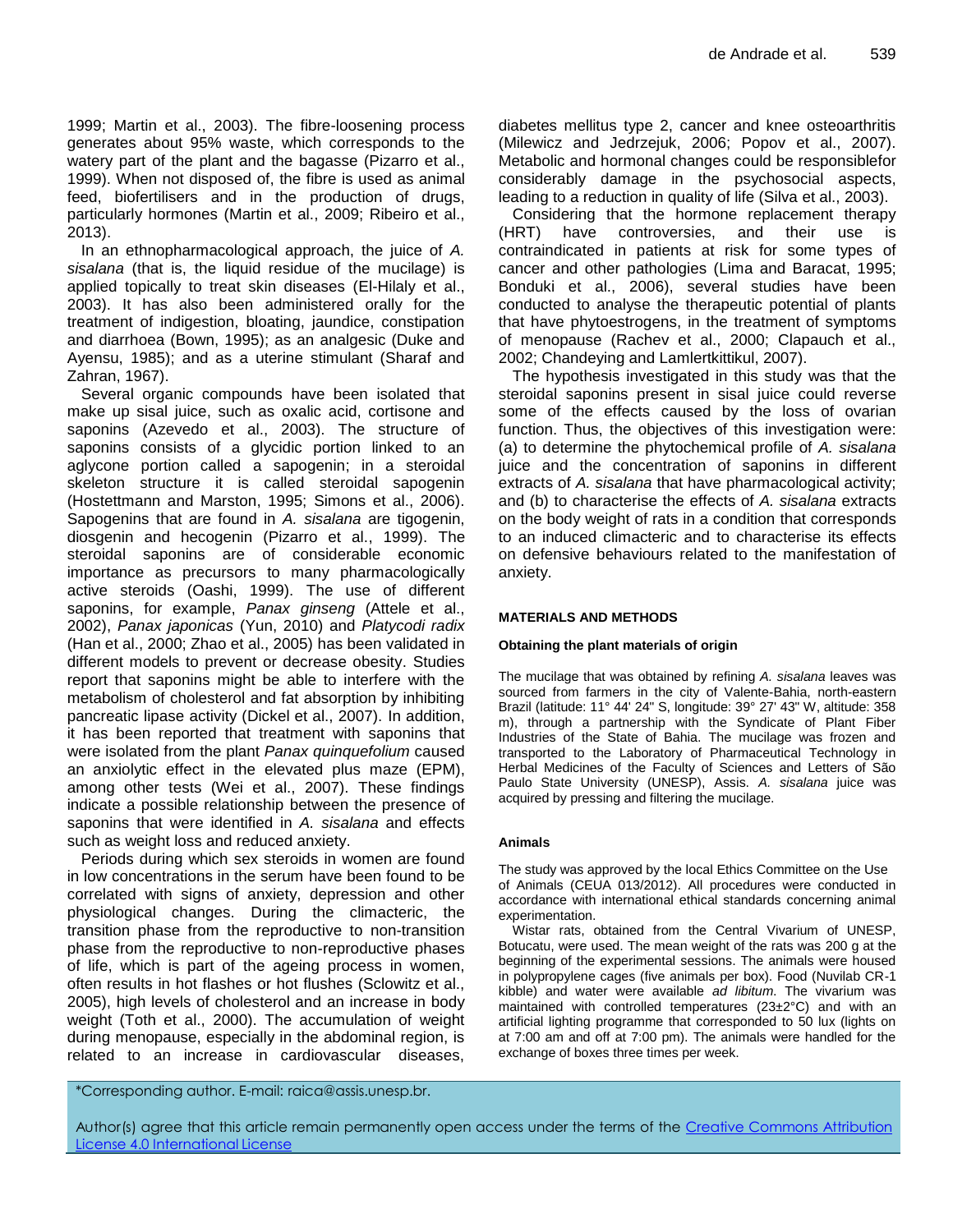#### **Analysis of the chemical composition of** *A. sisalana* **juice**

All phytochemical screening was performed according to the recommendations from previous study (Collins and Braga, 1988; Simões et al., 2010; Bessa et al., 2013). The tests were carried out with *A. sisalana* juice. The different phytochemical compounds present in this juice were characterised by performing chemical reactions that resulted in the development of foam, colouring or precipitation. The following compounds analysed and reactions used were: saponins, agitation-froth test, coumarins, reaction with aqueous potassium hydroxide solution; alkaloids, reaction with Dragendorff's reagent; flavonoids, Shinoda, Taubock, aluminium chloride and Pew tests; anthraquinones, Bornträger's reaction (direct and with prior acid hydrolysis); tannins, identification tests of hydrolysed and condensed tannins with solutions of ferric chloride, acetic acid and lead acetate, and by Stiasny's reaction. A positive or negative result was determined for each phytochemical compound based on whether the expected characteristic reaction was or was not observed.

#### **Preparation of** *A. sisalana* **extracts**

In this study, concentrated crude juice (CCJ) was obtained by heating *A. sisalana* juice to 100°C and reducing the volume six-fold. In addition, three extracts from the mucilage of *A. sisalana* were developed: (1) dried extract (DE) that resulted from centrifugation (Fanem FR 22) of the natural juice at 4000 rpm for 20 min; (2) dry mucilage extract (DME) was obtained after mucilage was dried in the sun for a week then crushed, rehydrated to a smaller volume, pressed, filtered and centrifuged at 4000 rpm for 20 min; (3) intermediate product (IP) was obtained from *A. sisalana* juice that was initially subjected to sulphuric acid to obtain a pH of 0.4 to 0.8, heated to a high temperature (120°C) for 150 min and centrifuge (Fanem FR 22) at 4000 rpm for 20 min. All extracts were dried in a greenhouse (Fanem 002CB model) at 50°C until a constant weight was achieved.

Because the glycosidic portion of saponins makes these large molecules water soluble (Simões et al., 2010), all extracts were dissolved in distilled water. However, considering that chemical hydrolysis of the IP extract is able to remove the sugar chain (the hydrophilic portion of saponins), the lipophilic portion or the steroidal sapogenins (Bodeiko and Kintya, 1975), it was necessary to dissolve in 2% Tween 80 mixed with distilled water.

#### **Application of** *A. sisalana* **extracts**

CCJ (500 or 1000 mg/kg), DE (50, 100 or 200 mg/kg), DME (25, 50 or 100 mg/kg) and IP (25, 50 or 100 mg/kg) were administered through the orogastric pathway using a syringe attached to a gavage probe. Doses were administered in the morning in a volume of 2 mL per animal. The same procedure was followed for animals of the control group (sham and ovariectomized rats); they received only the vehicle (distilled water) in the same way as the treated animals and with the same volume. Another control group was designed in which the rats were treated with distilled water plus 2% Tween 80 because the IP was prepared with this substance. The animals were weighed three times per week, immediately before the morning dose administration, to ensure appropriate dosage. The doses were defined based on previous results obtained by a research group in other studies (unpublished).

#### **Study description**

After arriving from the central vivarium, the rats were grouped (five animals per box) and left for a week to acclimatise. The treatment, as described previously, was started after the one-week acclimatisation period, and it lasted for a period of 15 days. On day 15, the rats were subjected to an ovariectomy with the goal of interrupting their hormonal cycle. The sham animals underwent a surgical procedure, which was identical to those of the treatment animals except for removal of the ovaries. Twenty-one days after the procedures, behavioural assessments were performed (on day 36 after the first application of the extract or control solution).

Two experiments were developed. The first experiment was designed to evaluate the effect of *A. sisalana* CCJ (CCJ 500 or 1000 mg/kg) in comparison to a control group of females that underwent sham surgery and ovariectomized rats treated only with distilled water (2 mL/animal) (sham,  $n = 15$ ; ovariectomized,  $n = 15$ ; CCJ 500 mg/kg,  $n = 15$ ; and CCJ 1000 mg/kg,  $n = 14$ ).

The second experiment was designed to evaluate the effects of different preparations and their controls. The experimental groups were: Sham females that received daily doses of distilled water (2  $mL/animal$ ,  $n = 10$ ; ovariectomized rats that received daily doses of distilled water (2 mL/animal),  $n = 18$ ; ovariectomized + Tween 80, rats that received daily doses of distilled water plus 2% Tween 80 (2 mL/animal), as a parameter to the IP that was diluted with the aid of this emulsifier and surfactant,  $n = 9$ ; DE 50 mg/kg,  $n = 9$ ; DE 100 mg/kg, n = 10; DE 200 mg/kg, n = 8; DME 25 mg/kg, n = 9; DME 50 mg/kg, n = 10; DME 100 mg/kg, n = 10; IP 25 mg/kg, n = 10; IP 50 mg/kg,  $n = 7$ ; and IP 100 mg/kg,  $n = 9$ . All groups received doses or volumes in a single application (during the morning) for 36 days, as previously described.

#### **Behavioural assessment**

The tests were performed under low illumination, similar to the vivarium lighting (50 lux). Other environmental conditions were exactly the same as the vivarium. The tests were recorded through a video system and analysed using the EthoLog 2.25 program (Ottoni, 2000).

The animals were evaluated in an EPM test, which allows for an assessment anxiety. It was elevated 50 cm from the floor and it consisted of two open arms (50  $\times$  10 cm) and two closed arms (50  $\times$  $10 \times 40$  cm) that are arranged in such a way that the closed arms were perpendicular to the open arms (Pellow et al., 1985). To avoid animals falling off, the edges of the open arms were protected by wood that measured 3 mm high and 2 mm thick. Animals were assessed for a period of 5 min. The results were expressed as the percentage of entries and time in open arms in relation to total entries and time in open and closed arms, respectively. The number of entries in the closed arms was measured as an index of motor activity. Entrance into an arm or across the centre was considered to have occurred with the complete passage of all four legs.

Immediately after being tested in the EPM, the animals were evaluated in a 60 x 60 cm wooden arena (open field) that was made up of 20  $\times$  20 cm demarcated squares (20  $\times$  20 cm) for a period of 5 min. The animals were initially placed in the central quadrant of the box. In order to check if the motor activity of the tested animals influenced the behavioural test, the number of quadrants traversed by the animals was counted. An animal was counted as having crossed a square if it crossed the intersection of the lines with all four legs.

After the behavioural evaluations, each animal was carefully anesthetised and subsequently sacrificed. Some organic structures were removed and weighed, such as, spleen, adrenals, thymus, uterine tubes and uterus.

#### **Body weight**

Animals were weighed through the duration of the experiment in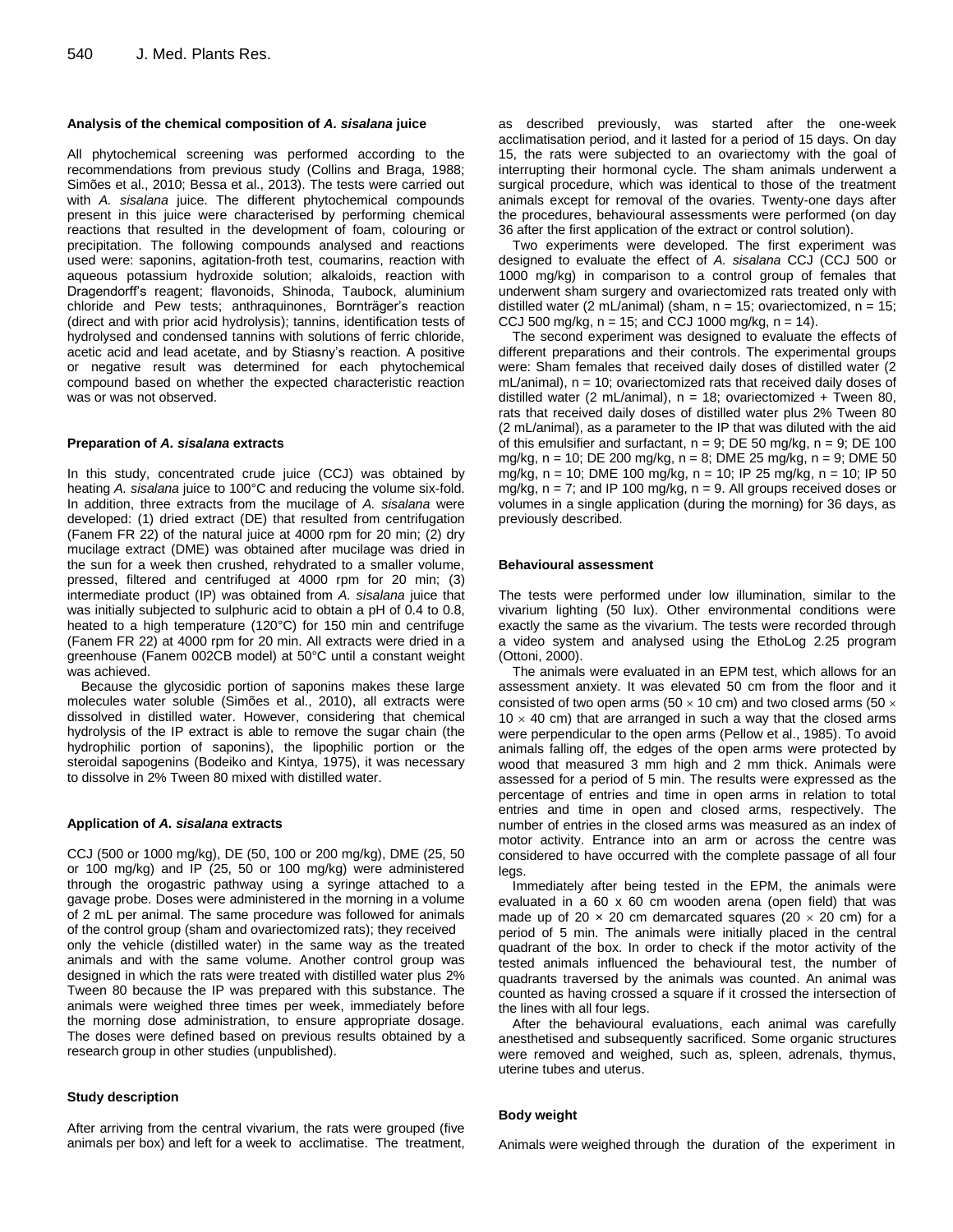order to check possible differences in weight variation between groups. For this, the differential weight of animals were used, which was the difference between the final weight (observed on the day of behavioural evaluation) and starting weight (noted at the beginning of treatment) of each animal.

#### **Detection of total saponin concentrations**

The concentration of saponins in *A. sisalana* extract that presented the best result was evaluated using a spectrophotometric analysis, according to the recommendations from previous study (Clark et al., 1993; Vigo et al., 2003). The analysis was performed in a UV-Vis spectrophotometer. The *A. sisalana* dried extract was dissolved in distilled water at three concentrations: 0.25, 0.35 and 0.50 mg/mL. An aliquot of 1 mL of each extract solution was added to 1 mL of 0.2% cobalt chloride chromogenic reagent and 1 mL concentrated sulphuric acid. To verify the absorbance, the reading of the solution occurred at 284 nm 20 min after the start of the reaction. In this analysis, the saponin (Merck, 0.2 mg/mL) was used as a positive control.

The concentration of total saponins was expressed in milligram of saponins per milliliter of extract solution and in milligram of saponins per gram of the dry extract. For the calculation of these concentrations, a linear regression curve was used to establish a straight line equation, which was then applied at concentrations of 0.08 to 0.28 mg/mL.

#### **Data analysis**

The behavioural data in each experiment, as well as the body weight, the weight of organic structures (such as spleen, adrenals, thymus, uterine tubes and uterus) and the consumption of water and food were analysed by an analysis of variance (ANOVA), followed by Duncan's *post hoc* test. In all cases, results with a p value less than or equal to 0.05 were considered significant.

# **RESULTS**

# **Phytochemical analysis**

The tests for detecting and prospecting the chemical constituents of *A. sisalana* juice indicated the presence of saponins, coumarins, flavonoids, tannins and anthraquinones (Table 1). A high saponin content in *A. sisalana* juice was detected by observing foam permanence, even after the addition of hydrochloric acid. The presence of coumarin was detected by the reaction of this compound with potassium hydroxide. In the search for flavonoid, using metallic magnesium powder and concentrated hydrochloric acid, the presence of chalcones, aurones, dihydrochalcones and isoflavones in *A. sisalana* juice were identified by the cyanidin or Shinoda reaction. The presence of flavones, flavonols and flavonones occurred by a reaction of *A. sisalana* juice with aluminium chloride, and flavanones and isoflavones with the boric acid and oxalic acid solutions, also known as reaction Taubock. Using Pew's reaction, no anthocyanins were detected in the *A. sisalana* juice. Ferric chloride and Stiasny's reaction were used for detection of condensed tannins. The presence of

hydrolysable tannins was not detected. Using Bornträger's direct reaction, the presence of free anthraquinones was determined by observing a red colouration in the region that made contact with the juice and by observing a brown colour after homogenisation. Bornträger's reaction with prior acid hydrolysis was used to identify anthraquinones, glycosides and dimers. The presence of these types of anthraquinone in the juice was not identified because the reaction did not result in a rosy-coloured reaction, which is indicative of a positive result. The formation of precipitates through direct survey in the samples was not observed, suggesting the absence of alkaloids.

# **Behavioural and body weight analysis**

*Experiment 1: Effect of treatment with A. sisalana CCJ (500 or 1000 mg/kg) on the manifestation of defensive behaviours, body weight and some structures of ovariectomized females*

The two doses of *A. sisalana* CCJ used in this study did not cause behavioural changes in the EPM. Specifically, a statistical change was not observed in the percentage of entries in open arms/total  $[F (3.54) = 1.07; p = 0.368]$ ; the percentage of time in open arms/total  $[F (3.54) =$ 1.34;  $p = 0.272$ ] (Figure 1); or entries in closed arms [F  $(3.54) = 0.88$ ; p = 0.458] or in the arena [F  $(3.54) = 1.58$ ;  $p = 0.204$ ] (Figure 2). Also, there were no alterations observed in the weight of organic structures (such as spleen, adrenals, thymus, uterine tubes and uterus), change in the amount of water or change in the amount of food ingested ( $p > 0.05$ ). However, there was a significant observation of a loss of body weight  $[F (3.55) =$ 28.26; p < 0.001] (Figure 3).

# *Experiment 2: Effect of treatment with different preparations of A. sisalana (DE, DME or IP) on the manifestation of defensive behaviours, body weight and some structures of ovariectomized females*

In the EPM, an analysis of the percentage of entries in open arms/total, ANOVA showed that in relation to different doses of DE, DME and IP, the result was not significant  $[F (11.11) = 1.87; p = 0.051]$ . However, considering that the result was borderline, Duncan's test showed the ovariectomized females treated with DE at 50 and 200 mg/kg, DME at 100 mg/kg and IP at 50 mg/kg IP explored the open spaces of the EPM less than the control group females (ovariectomized + Tween 80; p < 0.01). For the percentage of time in open arms/total, ANOVA showed that there were no differences in a comparison of the effects of treatments at different doses of DE, DME and IP [F (11.11) = 1.20;  $p = 0.292$ ]. Figure 1 illustrates these results.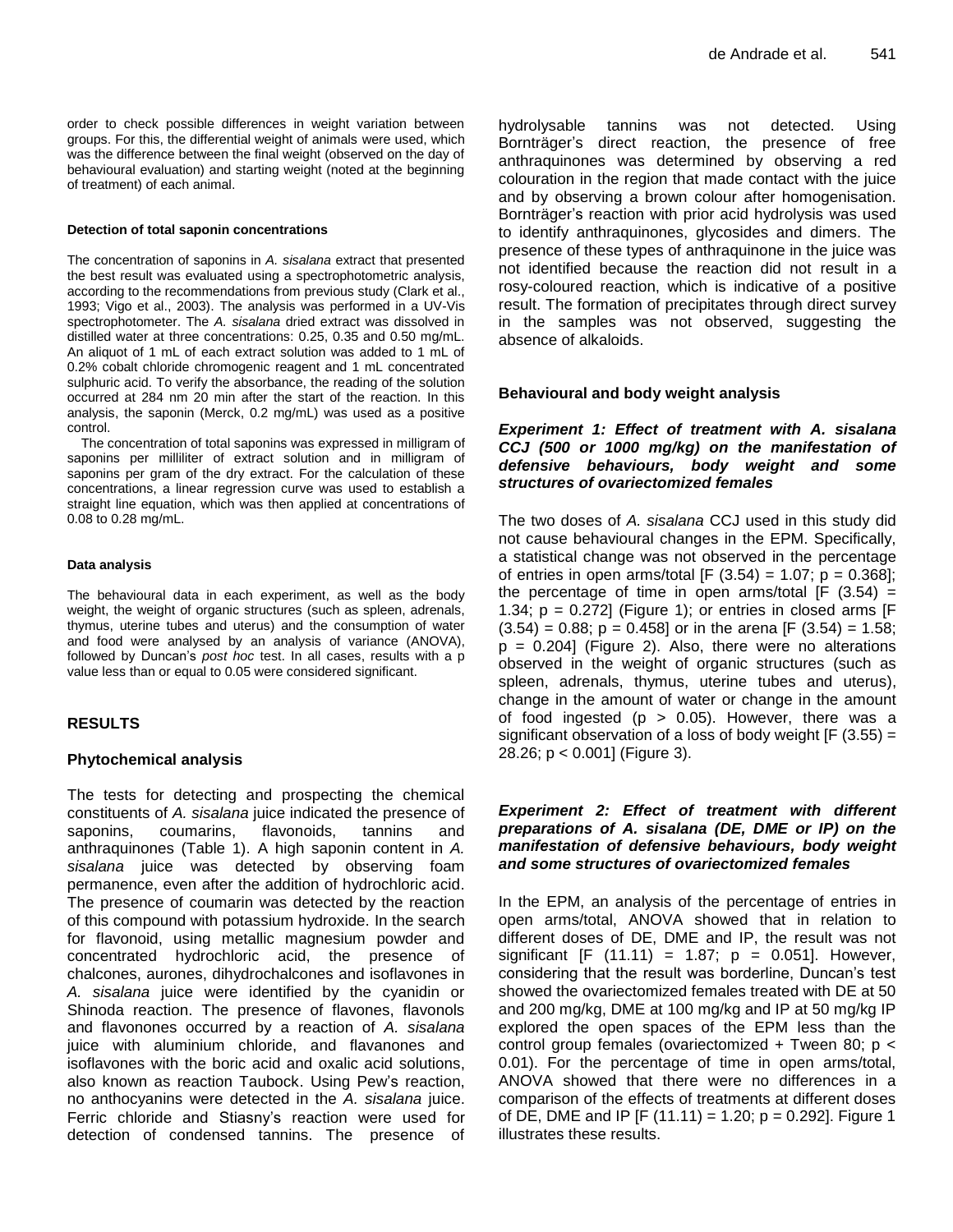#### **Table 1.** Phytochemical prospecting tests of the sisal juice.

| Saponins<br>Stable foam layer for more than 30 m<br>Positive<br>Coumarins<br>Blue fluorescence under ultraviolet light<br>Positive<br>Reaction with aluminium chloride; yellow fluorescence under<br>Positive for flavones, flavonols and<br>ultraviolet light for flavones and flavonols; blue-green for<br>flavonones<br>flavanones<br>Shinoda's reaction: Yellow to red for flavones; red to bloody red<br>The<br>reaction<br>colourless.<br>was<br>for flavanols and dihydroflavonols; red to purple for flavanones;<br>indicating<br>the<br>presence<br>ot<br>and red to pink for anthocyanic derivatives<br>chalcones,<br>aurones,<br>dihydrochalcones and isoflavones<br>Negative reaction without staining for chalcones, aurones,<br>Flavonoids<br>dihydrochalcones and isoflavones<br>Negative<br>Pew's reaction: Reddish for anthocyanins<br>Taubock's reaction: Yellow fluorescence under ultraviolet light<br>The reaction<br>did not present<br>for flavonols. Flavones and isoflavones do not present<br>fluorescence,<br>indicating<br>the<br>fluorescence. Anthocyanic compounds stain but do not produce<br>of<br>flavones<br>presence<br>and<br>isoflavones<br>fluorescence<br>Stiasny's reaction: Red precipitate for condensed tannins and<br>for condensed<br>Red precipitate<br>blue precipitate for hydrolysable tannins<br>tannins<br>Reaction with ferric chloride: Blue for hydrolysable tannins and<br>Green colouration, indicating the<br>Tannins<br>green for condensed tannins<br>presence of condensed tannins<br>Reaction with acetic acid and acetate of lead: Whitish<br>Negative<br>precipitate for hydrolysable tannins<br>Bornträger's direct reaction: Red tinge in the area in contact<br>with the juice for free anthraguinones (brown when<br>Positive<br>homogenised)<br>Anthraguinones<br>Bornträger's reaction with prior acid hydrolysis: Rosy colouring | <b>Chemical constituent</b> | <b>Positive reaction</b> | <b>Result observed</b> |  |
|---------------------------------------------------------------------------------------------------------------------------------------------------------------------------------------------------------------------------------------------------------------------------------------------------------------------------------------------------------------------------------------------------------------------------------------------------------------------------------------------------------------------------------------------------------------------------------------------------------------------------------------------------------------------------------------------------------------------------------------------------------------------------------------------------------------------------------------------------------------------------------------------------------------------------------------------------------------------------------------------------------------------------------------------------------------------------------------------------------------------------------------------------------------------------------------------------------------------------------------------------------------------------------------------------------------------------------------------------------------------------------------------------------------------------------------------------------------------------------------------------------------------------------------------------------------------------------------------------------------------------------------------------------------------------------------------------------------------------------------------------------------------------------------------------------------------------------------------------------------------------------------------------------|-----------------------------|--------------------------|------------------------|--|
|                                                                                                                                                                                                                                                                                                                                                                                                                                                                                                                                                                                                                                                                                                                                                                                                                                                                                                                                                                                                                                                                                                                                                                                                                                                                                                                                                                                                                                                                                                                                                                                                                                                                                                                                                                                                                                                                                                         |                             |                          |                        |  |
|                                                                                                                                                                                                                                                                                                                                                                                                                                                                                                                                                                                                                                                                                                                                                                                                                                                                                                                                                                                                                                                                                                                                                                                                                                                                                                                                                                                                                                                                                                                                                                                                                                                                                                                                                                                                                                                                                                         |                             |                          |                        |  |
|                                                                                                                                                                                                                                                                                                                                                                                                                                                                                                                                                                                                                                                                                                                                                                                                                                                                                                                                                                                                                                                                                                                                                                                                                                                                                                                                                                                                                                                                                                                                                                                                                                                                                                                                                                                                                                                                                                         |                             |                          |                        |  |
|                                                                                                                                                                                                                                                                                                                                                                                                                                                                                                                                                                                                                                                                                                                                                                                                                                                                                                                                                                                                                                                                                                                                                                                                                                                                                                                                                                                                                                                                                                                                                                                                                                                                                                                                                                                                                                                                                                         |                             |                          |                        |  |
|                                                                                                                                                                                                                                                                                                                                                                                                                                                                                                                                                                                                                                                                                                                                                                                                                                                                                                                                                                                                                                                                                                                                                                                                                                                                                                                                                                                                                                                                                                                                                                                                                                                                                                                                                                                                                                                                                                         |                             |                          |                        |  |
|                                                                                                                                                                                                                                                                                                                                                                                                                                                                                                                                                                                                                                                                                                                                                                                                                                                                                                                                                                                                                                                                                                                                                                                                                                                                                                                                                                                                                                                                                                                                                                                                                                                                                                                                                                                                                                                                                                         |                             |                          |                        |  |
|                                                                                                                                                                                                                                                                                                                                                                                                                                                                                                                                                                                                                                                                                                                                                                                                                                                                                                                                                                                                                                                                                                                                                                                                                                                                                                                                                                                                                                                                                                                                                                                                                                                                                                                                                                                                                                                                                                         |                             |                          |                        |  |
|                                                                                                                                                                                                                                                                                                                                                                                                                                                                                                                                                                                                                                                                                                                                                                                                                                                                                                                                                                                                                                                                                                                                                                                                                                                                                                                                                                                                                                                                                                                                                                                                                                                                                                                                                                                                                                                                                                         |                             |                          |                        |  |
|                                                                                                                                                                                                                                                                                                                                                                                                                                                                                                                                                                                                                                                                                                                                                                                                                                                                                                                                                                                                                                                                                                                                                                                                                                                                                                                                                                                                                                                                                                                                                                                                                                                                                                                                                                                                                                                                                                         |                             |                          |                        |  |
|                                                                                                                                                                                                                                                                                                                                                                                                                                                                                                                                                                                                                                                                                                                                                                                                                                                                                                                                                                                                                                                                                                                                                                                                                                                                                                                                                                                                                                                                                                                                                                                                                                                                                                                                                                                                                                                                                                         |                             |                          |                        |  |
| to identify anthraquinones, glycosides and dimers                                                                                                                                                                                                                                                                                                                                                                                                                                                                                                                                                                                                                                                                                                                                                                                                                                                                                                                                                                                                                                                                                                                                                                                                                                                                                                                                                                                                                                                                                                                                                                                                                                                                                                                                                                                                                                                       |                             |                          | Negative               |  |
| Alkaloids<br>Reddish-orange precipitate<br>Negative                                                                                                                                                                                                                                                                                                                                                                                                                                                                                                                                                                                                                                                                                                                                                                                                                                                                                                                                                                                                                                                                                                                                                                                                                                                                                                                                                                                                                                                                                                                                                                                                                                                                                                                                                                                                                                                     |                             |                          |                        |  |

In relation to entry in the closed arms (Figure 2), there were significant effects between the treatments and their respective doses of *A. sisalana* [F  $(11.11) = 3.24$ ;  $p <$ 0.001], as can be seen in Figure 2. Based on results from Duncan's test, rats that received doses of 100 mg/kg of DME ( $p < 0.01$ ) showed a significant increase in activity in relation to the control group (ovariectomy + Tween 80).

For the number of squares covered in the arena (Figure 2), there was an effect between the treatments and their respective doses of *A. sisalana* [F  $(11.11) = 3.94$ ;  $p <$ 0.001]. Results from Duncan's test demonstrated that ovariectomized rats treated with distilled water + Tween 80 showed a significant increase in motor activity compared to ovariectomized rats and those treated only with distilled water ( $p < 0.05$ ). Rats treated with DE 50, 100 and 200 mg/kg showed a decrease in motor activity only when compared to the control group (ovariectomized + Tween 80; p < 0.05). Results were also different for rats treated with IP (25 to 100 mg/kg), which showed an increase in motor activity compared to the specific

control group, especially those treated with DE 50 mg/kg.

When the mean differential variation of weight was analysed by ANOVA (Figure 3), the results showed that there was an effect between the treatments and their respective doses of *A. sisalana* [F  $(11.11) = 8.45$ ;  $p <$ 0.001]. Duncan's test indicated that ovariectomy caused an increase in body weight. Rats treated with DE at 100 and 200 mg/kg, loss weight when compared with control rats (ovariectomized with or without Tween) (p < 0.001). Rats treated with DE at 50 mg/kg were only different from ovariectomized + Tween 80 rats ( $p < 0.05$ ), compared to the control group (ovariectomized + Tween 80).

Because the rats treated with DE at 100 mg/kg did now show any changes in behaviours in the EPM or open field tests compared to the rats that were only ovariectomized, other variables were analysed. It was found that this extract, DE, caused an increase in the weight of the reproductive structures and of the adrenals ( $p < 0.01$ ), but it did not cause changes in the weight of the other organs, such as the spleen and liver, or a change in the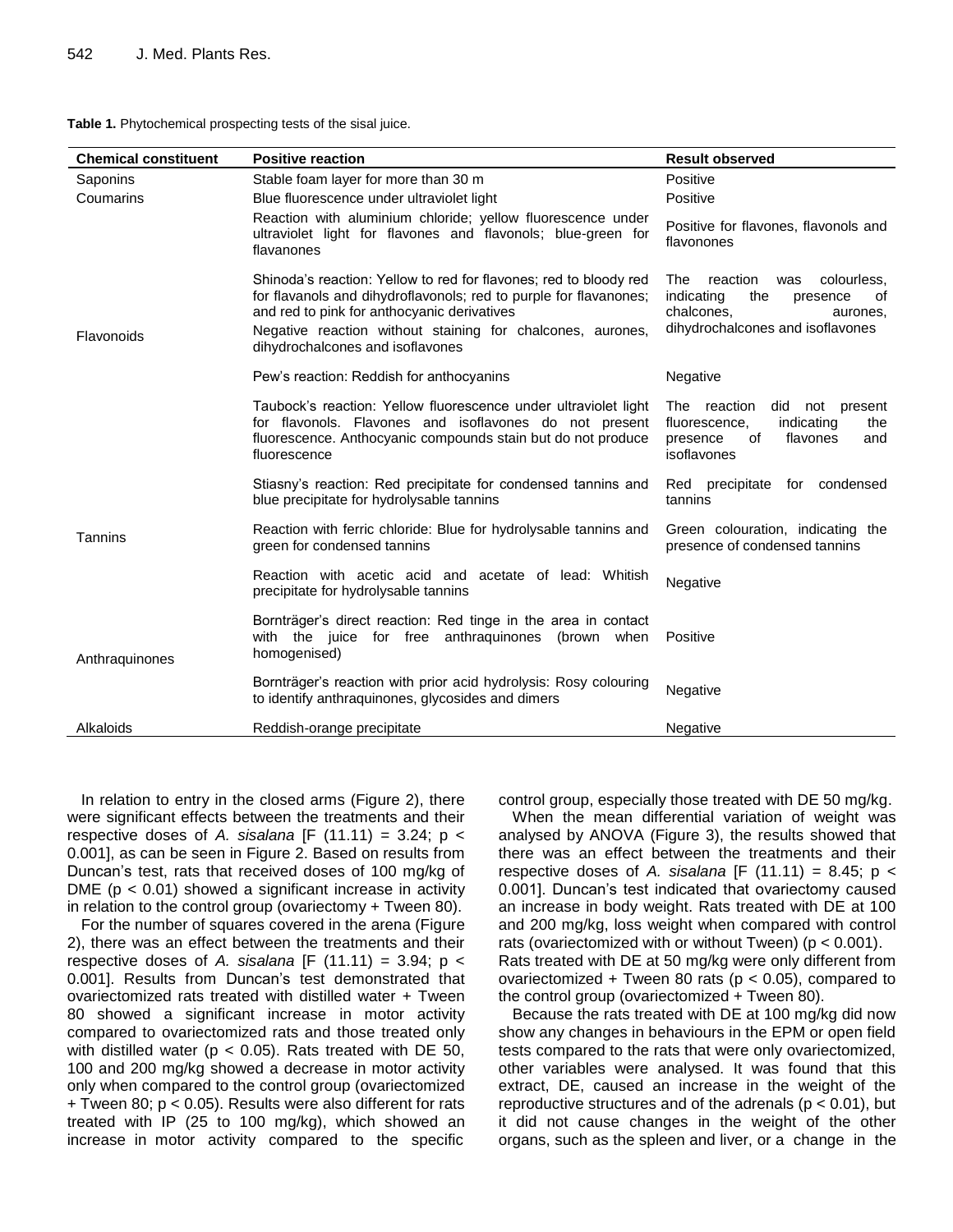

**Figure 1.** Manifestation of defensive behaviours related to anxiety in the elevated plus maze. Mean + standard error of the mean (SEM) of the percentage of entries and time in open arms in relation to total entries and time in open and closed arms, respectively. On the left are data from Experiment 1 (1a: % entries/total; 1b: % time/total): treatment with *Agave sisalana* concentrated crude juice (CCJ, 500 or 1000 mg/kg) and control group. On the right are data from Experiment 2 (Panel 2a: % entries/total; Panel 2b: % time/total): Different doses of the dried extract (DE), dry mucilage extract (DME) and intermediate product (IP) of *A. sisalana* and control groups. A p-value of less than 0.05 (\*) and less than 0.01 (\*\*) represents the significant differences in relation to the control group of ovariectomized + Tween 80 (analysis of variance followed by Duncan's post hoc test).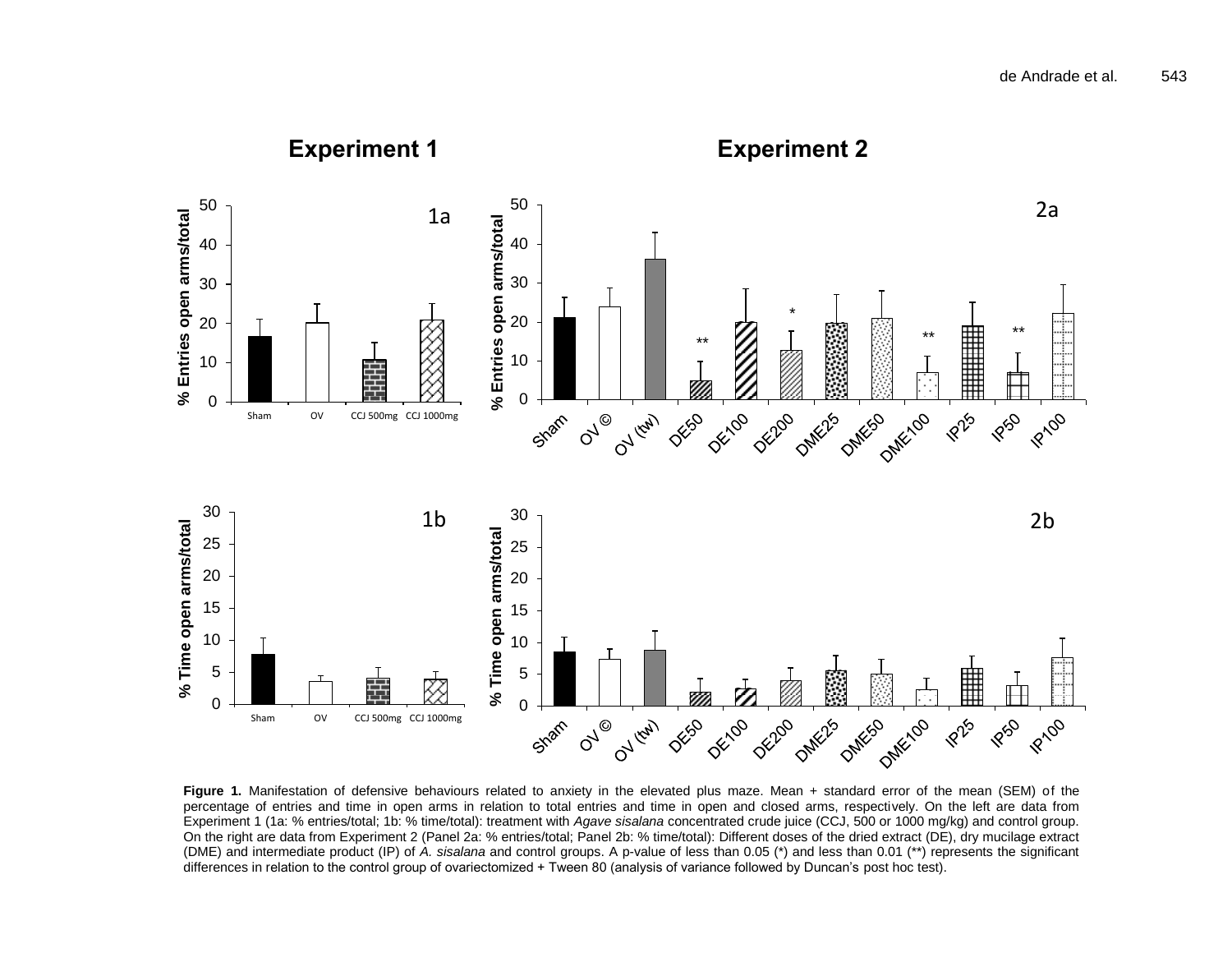

Figure 2. Motor activity of females in the elevated plus maze and the arena. Mean + standard error of the mean (SEM) of the percentage of entries and entries in open arms in relation to total entries and time in open and closed arms, respectively. On the left are data from Experiment 1 (1a: % entries/total; 1b: % time/total): *A. sisalana* concentrated crude juice - CCJ, 500 or 1000 mg/kg groups and control group. On the right are data from Experiment 2 (2a: % entries/total; 2b: % time/total): different doses of dried extract (DE), dry mucilage extract (DME) and intermediate product (IP) of *A. sisalana* and control groups. A p-value of less than 0.05 (\*) and less than 0.01 (\*\*) represents the significant differences in relation to the control group of ovariectomized + Tween 80 (analysis of variance followed by Duncan's post hoc test); p > 0.05, result not significant (ANOVA followed by Duncan's post hoc test).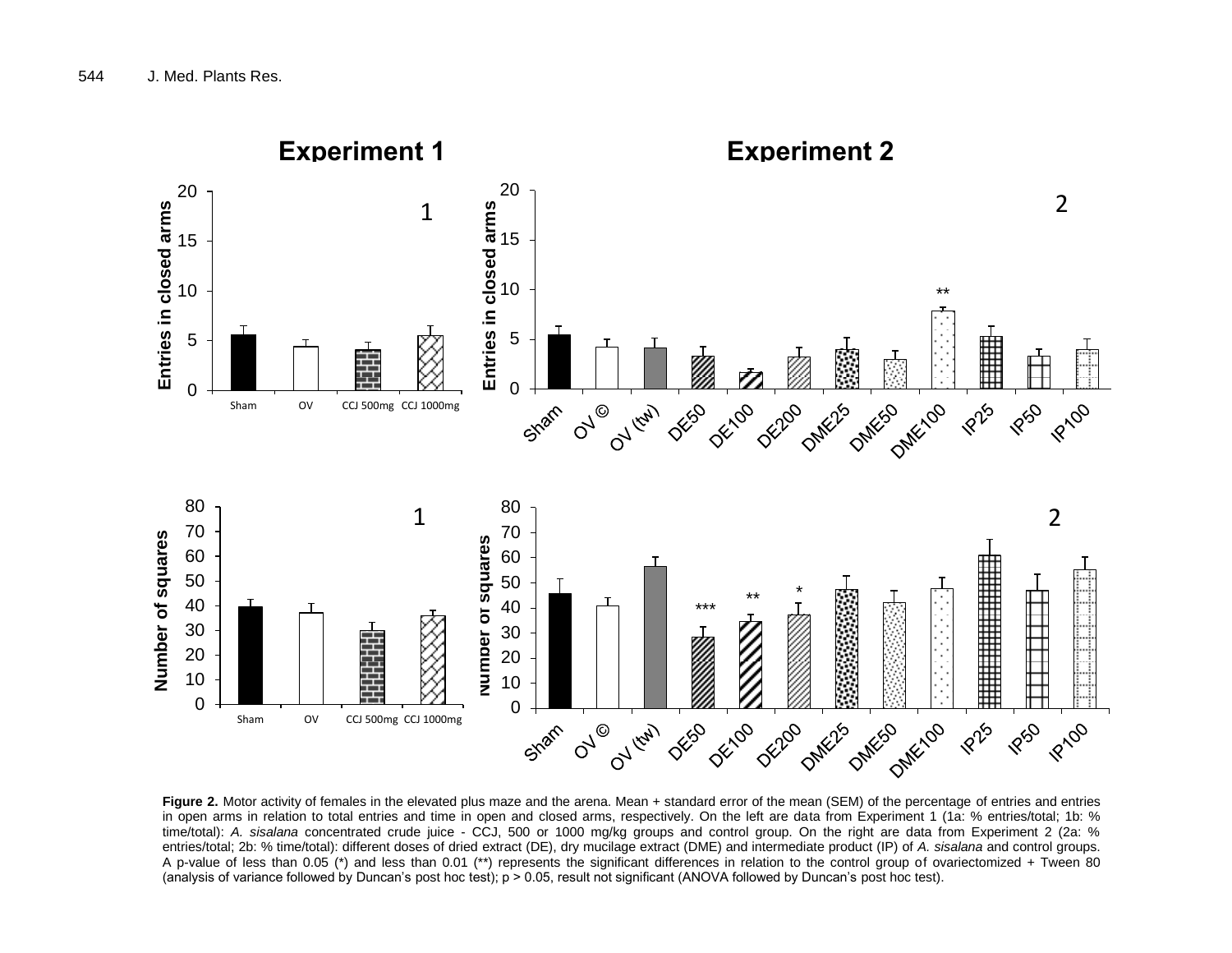

**Figure 3.** Differential body weight of females (change from initial weight measurement to final weight measurement). Mean + standard error of the mean (SEM) of the differential body weight of ovariectomized females. On the left are data from Experiment 1: *A. sisalana* concentrated crude juice - CCJ, 500 or 1000 mg/kg groups and control group. On the right are data from Experiment 2: Different doses of dried extract (DE), dry mucilage extract (DME) and intermediate product (IP) of *A. sisalana* and control groups (analysis of variance followed by Duncan's post hoc test). A p-value of less than 0.05 (\*) and less than 0.001 (\*\*) represents the significant differences in relation to the control group of ovariectomized + Tween 80.

amount of water and food ingested ( $p > 0.05$ ).

# **Detection of total saponin concentrations**

Because three different concentrations of DE were associated with a decrease in body weight in ovariectomized rats without affecting behaviour in the EPM or in the arena, this extract was analysed to determine the concentration of total saponins. To calculate the concentration of total saponins present in the three concentrations (Table 2), a straight equation  $(y=1.9841x + 0.0995)$  was established using the curve of a linear regression with the saponin (Merck). In the straight equation, x corresponds to the analysed concentration of saponins (mg/ml) and y corresponds to the absorbance measured. A line obtained with R2=0.9963, confirms the linearity of the reading of the concentrations that were used.

In addition, starting with the dilution factor of the DE solution analysed, the concentration of total saponins in "milligram" per "gram" of the dry extract was also expressed. The average of the values obtained in this analysis showed a high concentration of total saponins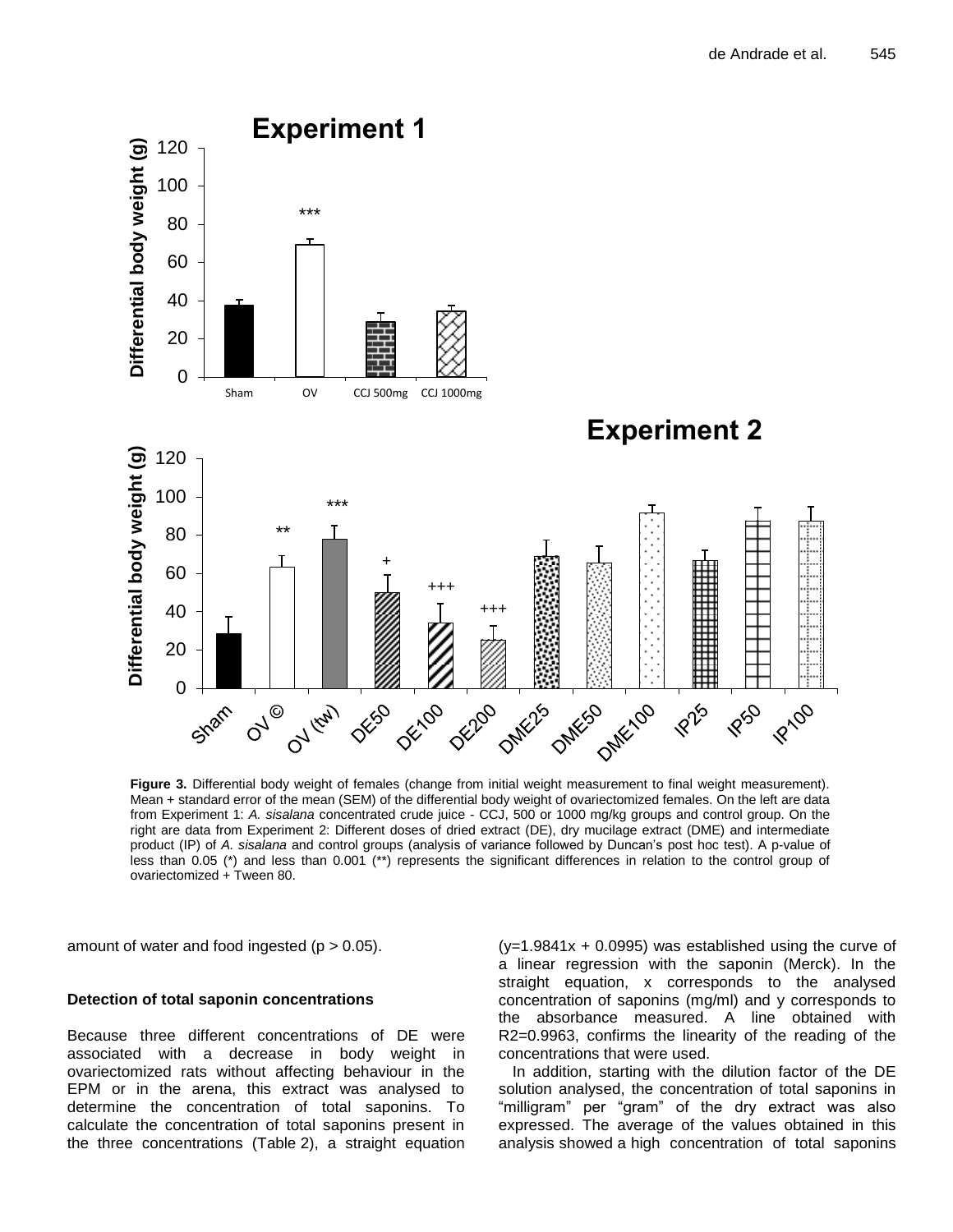| <b>Concentration of extract</b><br>(mq/mL) | <b>Absorbance</b> | <b>Concentration of saponins</b><br>$(mq/mL)^*$ | <b>Concentration saponins</b><br>$(mg/g)$ ** |
|--------------------------------------------|-------------------|-------------------------------------------------|----------------------------------------------|
| 0.25                                       | 0.537             | 0.22                                            | 882.68                                       |
| 0.35                                       | 0.737             | 0.32                                            | 918.01                                       |
| 0.50                                       | 1.017             | 0.46                                            | 924.52                                       |

**Table 2.** Values of total saponins presented in dried extract.

\*Results were expressed in milligram of total saponins per milliter of dried extract solutions analysed. \*\*Results were expressed in milligram of total saponins per gram of the dried extract.

(908.40 mg/g) in this extract; this was a proportion of 90.84% of the weight of the dry extract.

For more assurance about the accuracy of the obtained data, 0.2 mg/mL of the saponin (Merck) was used as positive control for the analysis of the values of absorbance of the DE solutions; an absorbance of 0.471 was reported. For comparison purposes, using the straight equation ( $y=1.9841x + 0.0995$ ), a value of 0.496 was obtained for the absorbance of 0.2 mg/mL of saponin, which confirmed the precision of the method used.

# **DISCUSSION**

The phytochemical study of *A. sisalana* juice revealed the presence of a diverse group of secondary metabolites, including coumarins, flavonoids, condensable tannins, alkaloids, free anthraquinones and mainly saponins. These secondary metabolites are described as having many biological properties and therapeutic actions. Emphasis should be given to the antioxidant, antiinflammatory and antitumour activities of flavonoids (Machado et al., 2008; Simões et al., 2010) and especially to the biological properties of saponins, whose presence was largely detected in this preliminary phytochemical study. Saponins have numerous activities, such as antifungal, anti-allergic, anti-inflammatory, antibiotic and antitumour activities (Francis et al., 2002; Sparg et al., 2004). Furthermore, saponins exhibit an anxiolytic effect in the EPM (Wei et al., 2007), and they are able to interfere in the metabolism of cholesterol and fat absorption by inhibiting pancreatic lipase activity (Dickel et al., 2007).

Based on the biological properties associated with secondary metabolites, especially the saponins, it has been suggested that *A. sisalana* juice could contribute to the pharmacological effects related to the objectives of this investigation (that is, the behavioural and physiological assessments).

In this regard, ovariectomy, as expected, caused an increase in the body weight of females in both experiments (Chen and Heiman, 2001), and treatment with two different concentrations of CCJ caused weight loss in ovariectomized rats. Similarly, rats treated with DE (50, 100 or 200 mg/kg) also demonstrated a reduction in body weight.

Contrary to observations reported previously (Lagunas et al., 2010), the ovariectomy did not cause any behavioural modification in the EPM or open field tests. However, considering that many pharmacological treatments of obesity cause several adverse effects to the body, including an increase in anxiety and in general activity (Ioannides-Demos et al., 2011; Carter et al., 2012; Haslam, 2016; Nuffer et al., 2016), it has become of extreme importance to verify if the preparations of *A. sisalana* that cause weight loss modify the anxiety profile or cause motor disorders.

*A. sisalana* CCJ did not modify the behavioural responses of ovariectomized rats in the EPM and open field tests, which indicate that it is a potent candidate for the treatment of weight gain that is associated with menopause. Therefore, it is important to highlight the results obtained with DE at doses of 100 and 200 mg/kg because those doses promoted a reduction in body weight that was acquired after an ovariectomy, and it did not affect the manifestation of behaviour related to anxiety and motor activity when compared with ovariectomized rats treated only with distilled water (without Tween). In addition, the treatment with DE at 100 mg/kg caused an increase in the weight of the structures of the reproductive system.

The presence of saponins in *A. sisalana*, CCJ, and especially in DE extract, may explain the observed reduction in body weight. In fact, the spectrophotometric analysis of DE showed a high proportion of total of saponins (90.84%) in relation to the weight of the dry extract. Thus, the reduction in body weight observed in ovariectomized rats and the increase in the weight of the reproductive system structures seem to be related to the presence of saponins. According to Francis et al. (2002), the effects of saponins appear to be related to interactions with steroid receptors, once the basic structures of saponins are similar to steroidal hormones.

As already mentioned, studies with plants used for weight loss reported that the saponins in these plants might be able to interfere in the metabolism of cholesterol and fat absorption by inhibiting pancreatic lipase activity (Dickel et al., 2007). Natural and synthetic saponins inhibit the absorption of cholesterol in the intestine,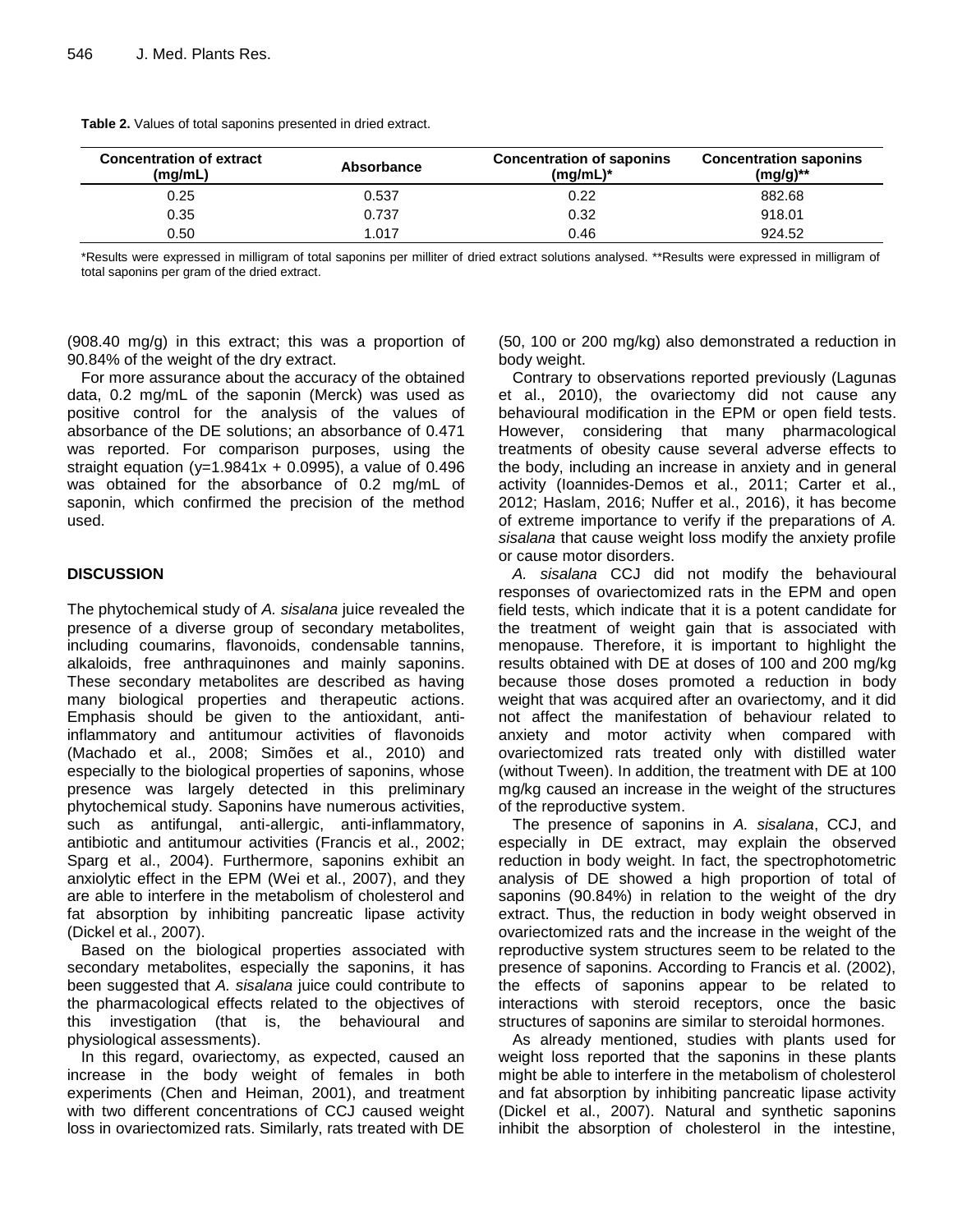reduce the concentration of plasma cholesterol in laboratory animals and are used for their pharmacological potential in the treatment of hypercholesterolaemia (Harwood Jr. et al., 1993). In recent studies, Liu et al. (2015) reported that the dioscin, a natural steroid saponin that exists widely in various agave plants (Sidana et al., 2016), could cause gradual weight loss without inhibiting appetite or increasing the physical activity of obese mice. In addition, Leal-Díaz et al. (2016) demonstrated that steroidal saponins extracted from *Agave salmiana* were able to reduce obesity-related metabolic abnormalities by promoting an abundance of *Akkermansia muciniphila* in the intestinal lumen. The presence of these bacteria is inversely associated with insulin resistance, altered adipose tissue metabolism, the onset of inflammation and obesity development during diet-induced obesity in mice (Schneeberger et al., 2015).

Besides that, in toxicity studies, any change in the weight of reproductive or non-reproductive organs may be a good indication of toxicity that is promoted by one or more phytochemical compounds from medicinal plants. On the basis of this information, a toxicological study was carried out by a research group in adult female Wistar rats using a hydrolysed extract obtained from *A. sisalana* (unpublished). Results show that oral treatment (gavage) for 30 consecutive days promoted a slight increase in the absolute weight of ovarian tissues; however, the relative weight was unaltered in the group administered sisal juice. The uterus, heart, liver and kidney weights were not affected by exposure to *A. sisalana* extract. Furthermore, the plant did not cause mortality in experimental groups, and it did not promote signs of toxicity such as changes in behaviour, ataxia, salivation, vomiting, diarrhoea, polyphagia, fever, weakness, tremors or convulsions (Viel et al., 2017). In addition, a lack of toxicity was observed when the hexane fraction obtained from the hydrolysed extract of *A. sisalana* was administered in an acute dose to rats and mice; the chemical high-performance liquid chromatography analyses of the hexane fraction of *A. sisalana* confirmed the presence of two steroidal sapogenins, hecogenin and tigogenin (Dunder et al., 2013).

The results obtained in this study are of high clinical relevance. This is because one of the major problems associated with the loss of ovarian function, whether by ovary removal surgery or functional loss resulting from natural ageing in women (menopause), is body weight gain. In addition to involving health problems such as an increase in rates of cholesterol (low-density lipoprotein) that can lead to cardiovascular diseases, weight gain can severely affect a woman's self-esteem, increase anxiety and manifest as depression in this stage of life.

# **Conclusions**

Together, the results obtained indicate that chronic treatment with *A. sisalana* CCJ and with DE (100 mg/kg) caused a decrease in body weight without affecting behavioural manifestations related to anxiety or motor alteration, but with relevant stimulation of the structures of the reproductive system. As an expressive concentration of saponins was identified in DE, the effects observed were attached to this component. Such findings point to *A. sisalana* as a potential product in the treatment of weight gain in menopause, as it did not interfere with the manifestation of defensive behaviours, and it also brought on stimulation of internal structures of the reproductive system as a potent phytoestrogen. To find a compound that causes weight loss without an increase in anxiety would be a major breakthrough, which strengthens the relevance of this investigation.

# **CONFLICT OF INTERESTS**

The authors have not declared any conflict of interests.

# **ACKNOWLEDGMENTS**

This work was supported by grant [#2010/18478-6](javascript:mediumPopup() from São Paulo Research Foundation (FAPESP) and by the Syndicate of Plant Fiber Industries of the State of Bahia.

# **REFERENCES**

- Attele AS, Zhou YP, Xie JT, Wu JA, Zhang L, Dey L, Pugh W, Rue PA, Polonsky S, Yuan CS (2002). Antidiabetic effects of Panax ginseng berry extract and the identification of an effective component. Diabetes 51(6):1851-1858.
- Azevedo AIB, Miranda JE, Soares JJ, Souza Júnior JDA, Moreira MD (2003). Efeitos do extrato de sisal (Agave sisalana) sobre o curuquerê (*Alabama argillacea*) (Lepidoptera: noctuidae). In: Congresso Brasileiro de Algodão, 4, Goiânia. Proceedings,Goiânia. Available at:

http://www.cnpa.embrapa.br/produtos/algodao/publicacoes/trabalhos \_cba4/069.pdf

- Bessa NGF, Borges JCM, Beserra FP, Carvalho RHA, Pereira MAB, Fagundes R, Campos SL, Ribeiro LU, Quirino MS, Chagas Junior AF, Alves A (2013). Prospecção fitoquímica preliminar de plantas nativas do cerrado de uso popular medicinal pela comunidade rural do assentamento vale verde - Tocantins. Rev. Bras. Plantas Med. 15(4):692-707.
- Bodeiko A, Kintya K (1975). The structure of Agave saponins C' and D from the leaves of *Agave americana*. [Chem. Nat. Compd.](https://link.springer.com/journal/10600) 11(6):775- 777.
- Bonduki CE, Haidar MA, Lima GR, Baracat EC (2006). Terapia de reposição hormonal em mulheres na pós-menopausa. Psiq. Prat. Med. 24(1):172-181.
- Bown D (1995). The Royal Horticultural Society encyclopedia of herbs and their uses. Dorling Kindersley Limited.
- Carter R, Mouralidarane A, Ray S, Soeda J, Oben J (2012). Recent advancements in drug treatment of obesity. Clin. Med. 12(5):456-460.
- Chandeying V, Lamlertkittikul S (2007). Challenges in the conduct of Thai herbal scientific study: Efficacy and safety of phytoestrogen, puerariamirifica (KwaoKeur Kao), phase I, in the alleviation of climacteric symptoms in perimenopausal women. J. Med. Assoc. Thai. 90:1274-1280.
- Chen Y, Heiman ML (2001). Increased weight gain after ovariectomy is not a consequence of leptin resistance. Am. J. Physiol. Endocrinol. Metab. 280(2):E315-E322.